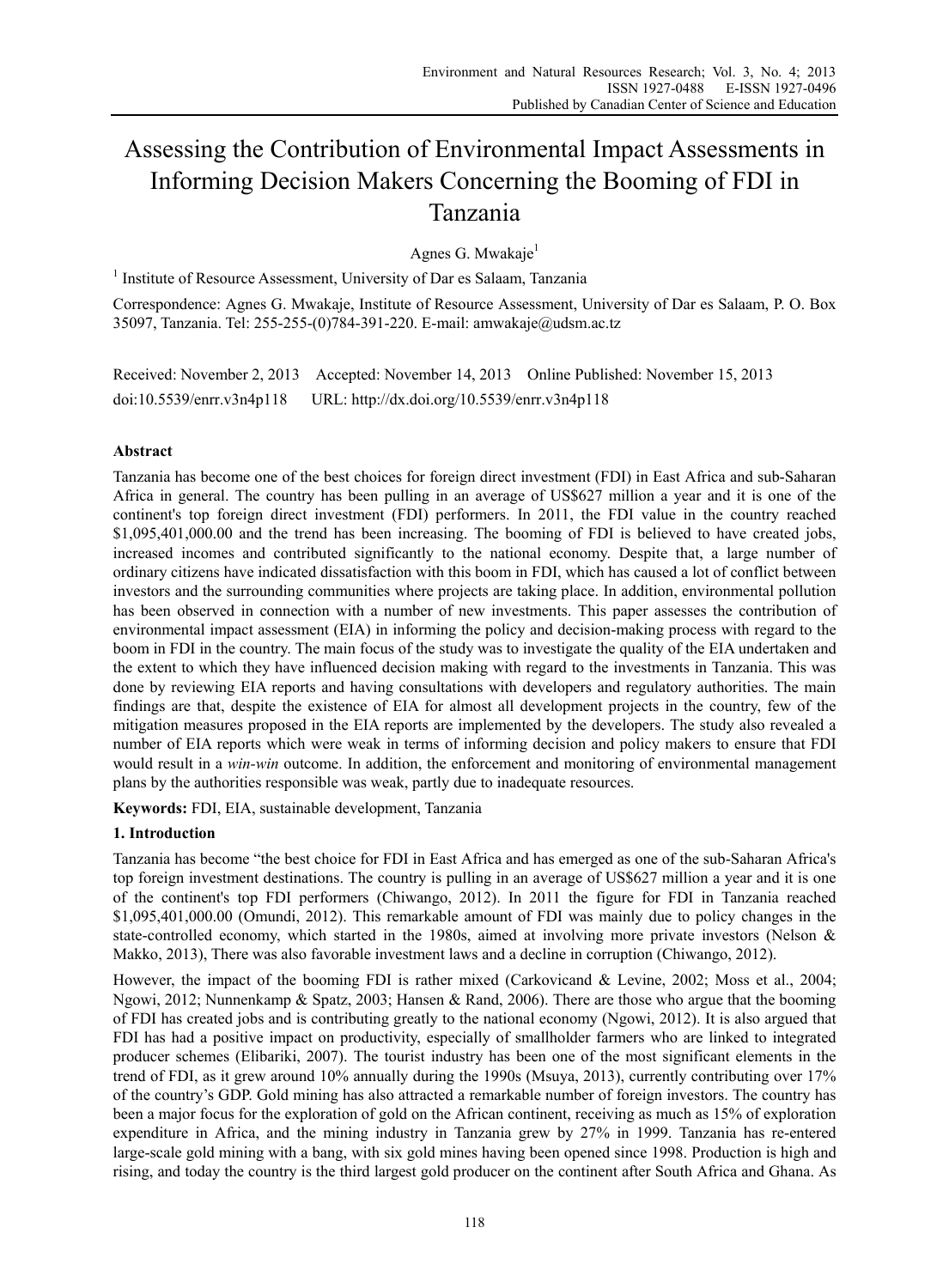is stands, minerals make up over 52% of the country's exports, a large part of which comes from gold (Mbendi, 2013).

However, while decision makers and upper-class citizens are encouraged by the boom in FDI in the country, there has been a lack of appreciation by a high proportion of ordinary citizens. This applies to FDI in all sectors, including minerals, natural gas, biofuels and agriculture, and it remains an area of serious concern, as conflicts over land and licensing issues are prevalent among stakeholders, and ensuing conflicts indicate that mining contracts are lopsided (IPP media, 2012). While the New Mining Bill passed in 2010 by the Parliament has attempted to address some of the criticisms of the mineral sector in the country, conflicts between investors and surrounding communities are still ongoing. The public at large is still unhappy with the contribution of the mining sector *vis–a-vis* the price it is paying.

In addition, land use conflicts have been escalating with increasing land formalization and private ownership, a pre-condition for accommodating FDI. Consequently disputes over land between the community, the government and investors have intensified, with a broad range of stakeholders having expressed strong concern over the current unstable situation (IJP, 2013). For instance, community-based conservation initiatives in the form of Wildlife Management Areas represent a principal source of conflict and a challenge to the local wildlife conservation, tourism development and land-use agenda (IJP, 2013). We have witnessed Loliondo communities being at enmity with investors because of conflicts over the use of resources, especially grazing land. Moreover, investment in biofuels has led to the acquisition of thousands of acres of arable land for biofuel production. Consequently, protests by local environmental groups and civil society organizations have led to the suspension of all current and future biofuel developments until clear policies are defined (GGF, 2009). However, while all these are happening, the Tanzania National Environmental Act (EMA, 2004) requires all development projects (investments) with likely adverse impacts (social, economic and environment) to undergo an EIA. Section 81 of the Environmental Management Act (EMA, 2004) 81 (1) compels developers to undertake an EIA prior to development activities if these activities are taking place in classified areas that require EIA. The First Schedule of the EIA Regulations (2005) provides further information on the developments with mandatory EIA. Conducting an EIA has become part of the process for approving development projects in the country. It is argued that a good EIA will address all the negative impacts of the proposed development and propose mitigation measures and monitoring plans. EIA a process seeks to ensure that all negative impacts of the proposed project are internalized in the project design so that the costs the public incur are not greater than the benefits they get from the proposed development. Most of those FDI in Tanzania fall under EIA mandatory list, EIA was undertaken, so why are these unanticipated events involving FDI happening? Has the EIA played the role it is supposed to for sustainable development? Where are the gaps in the whole process of EIA in the country? This study attempts to provide answers to some of the pertinent questions raised.

The main objective of this study was to find out whether EIA as one of the key decision-making tools has helped in informing decision making concerning the sustainability of FDI in the country.

Specifically, it sought to:

1) Investigate whether an EIA had been undertaken for ongoing investments and highlight areas of strengths and weaknesses.

2) Assess the capacity of EIA expertise and the authority responsible for monitoring and enforcing EIA recommendations.

The study tests the hypothesis on whether EIA has had any significant contribution in informing decision making process with regard to the sustainability of the booming FDI in Tanzania.

The findings from this study will informs policy/decision makers on how EIA could ensure a *win-win* situation for investors, central government and the communities where projects are taking place. It will also inform investors, the government, development agencies and the donor community on how FDI could best be implemented for sustainable development (that addresses the three pillars of economy, social and the environment). Finally, the study contributes to the body of knowledge through this publication in the area of FDI, EIA and sustainable development.

#### **2. The Profile of FDI in Developing Countries**

#### *2.1 FDI in Africa*

FDI is the long-term participation of a specific country in another country. FDI involves two countries participating in a joint venture, management, expertise and technology transfer. FDI could also be defined as the investment made by a company or entity based in one country in a company or entity based in another country.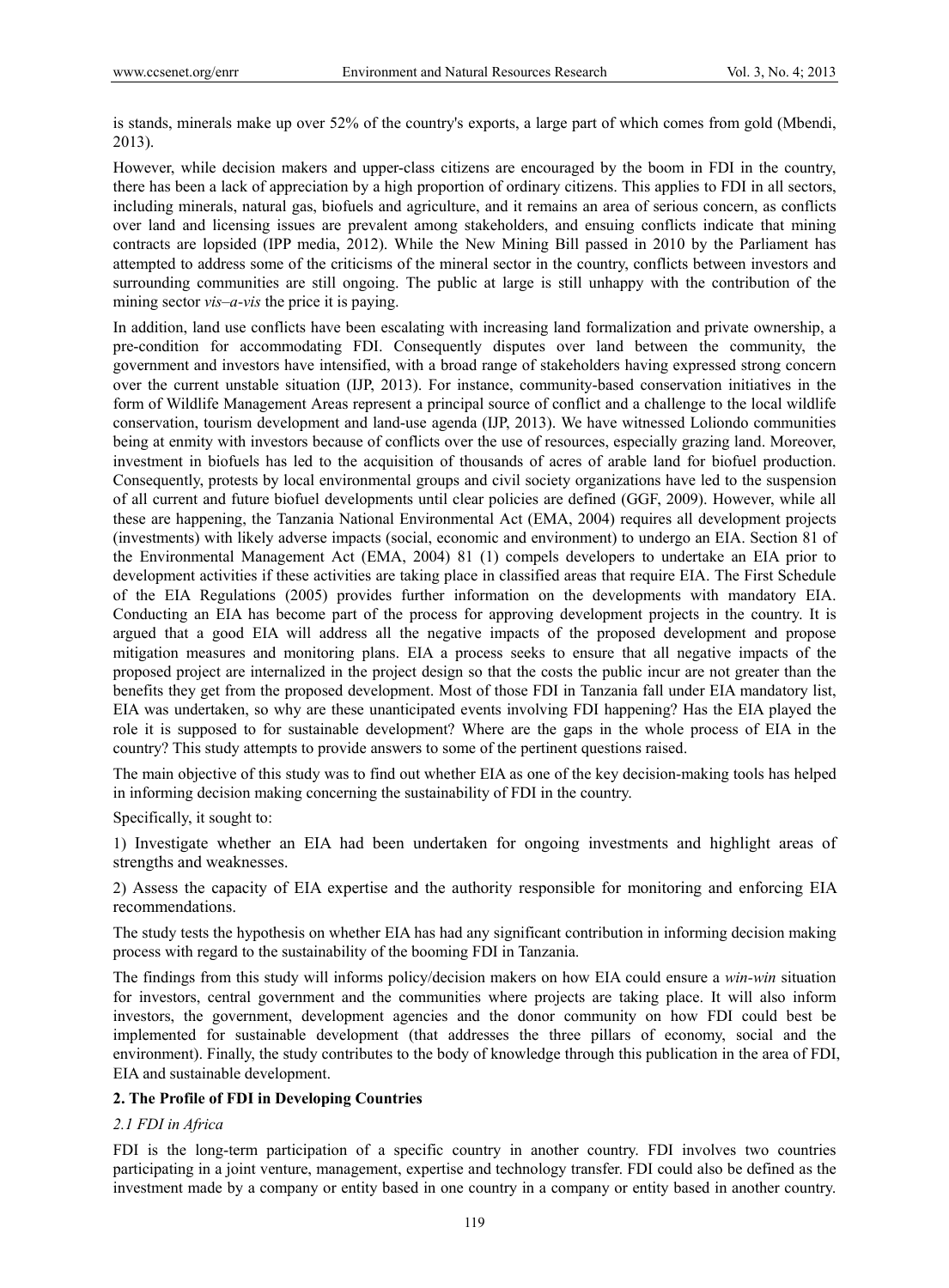FDI is categorized as either "inward FDI" or "outward FDI" and such categorization results in a net FDI inflow, which may be positive or negative (Jodel, 2011).

Over the last two decades, FDI flows have grown rapidly all over the world. This is because many countries and especially developing countries see FDI as an important element in their strategy for developing the economy (Adams, 2009). The main attraction of FDI lies in the area of the availability of natural resources and large markets. However, low inflation, good infrastructure, an educated population, openness to FDI, less corruption; political stability and a reliable legal system have a similar effect (Asiedu, 2006). Hermes and Lensink (2003) also argue that for FDI to influence positively on economic growth of a recipient country the issue of sufficiently developed financial system is important. Adams (2009) elaborates further by arguing that FDI contributes to the economic development of the host country in two main ways. Firstly domestic capital is augmented and efficiency enhanced through the transfer of new technology, marketing and managerial skills, innovation and best practices. Secondly, FDI has both benefits and costs and its impact is determined by country-specific conditions in general and the policy environment in particular in terms of the ability to diversify, the level of absorption capacity, the targeting of FDI, and opportunities for linkages between FDI and domestic investment (Adam, 2009).

In 2006, about 40 African countries introduced 57 new measures affecting FDI, 49 of which encouraged inward FDI (UNCTAD, 2007). The increase in FDI inflows largely reflected relatively high economic growth and strong corporate performance in many parts of the world (FE, 2008). FDI can therefore help bridge shortfalls in capital (See Todaro, 1989). Access to markets is another asset that FDI may bring to host economies. FDI has a lasting impact on GDP via knowledge transfer and the adoption of new technologies. However, studies show that for relatively closed economies, growth and FDI are not mutually reinforcing under restrictive trade and investment regimes (Basu et al., 2003). Rather host country and industry characteristics and the interplay between both sets of characteristics have a major impact on what FDI can achieve in terms of growth in developing countries (Peter & Julius, 2003). Generally, Africa lags behind other regions in attracting FDI Carmen and Kenneth (2002), though the trend is increasing.

## *2.2 The Profile of FDI in Tanzania*

FDI in Tanzania has been growing steadily since 2002. In 2002/3 FDI was valued at USD 430 million. This increased to USD 1,095 million in 2011 (TIC, 2011), more than double. However, new FDI declined modestly in 2009 (due to the global economic crisis) to USD 650 million from the 2008 record of USD 744 million (TIC, 2012). But it picked up again in 2011 to the tune of USD 1095 million (TIC, 2011). The countries leading in terms of FDI in Tanzania are the UK (23%), followed by India (15%), Kenya (15%), The Netherlands (10%), China (10%), the USA (10%) and South Africa (7%). Other countries involved in FDI in Tanzania are Canada (5%), Germany (3%) and Oman (2%). A high proportion of the investments in Tanzania involves local companies (48%), while pure foreign and joint ventures FDI make up 25% and 27%, respectively (UNCTAD, 2012). FDI is taking place mainly in the sectors of agriculture, manufacturing, tourism, telecommunications, services, petroleum and mining (Mnali, 2012).

#### *2.3 The Impact of FDI on Tanzania's Economy*

Earlier studies suggest that FDI is an important vehicle for the transfer of technology, contributing more to growth than domestic investment (Borensztein et al., 1998). Its impact on the Tanzanian economy has been in terms of creating jobs, contributing to government revenue, transferring technology and skills, increasing the amount of capital invested and foreign exchange earnings (Borensztein et al., 1998). Since then it has declined for reasons that are not clear, but global economic crisis could be one of the reasons. A study by Jensen et al. (2010) estimated the significant gains Tanzania could expect from a reform of the banking, maritime and road transport sectors. It has been observed that FDI makes a positive impact on productivity, especially of smallholder farmers, who are linked to integrated producer schemes (Msuya, 2006). Overall, the number of people employed as a result of FDI peaked at 110,000 in 2008.

However, Tanzania has also experienced a negative side of FDI. A number of large-scale biofuel investments have recently been abandoned or sold or their operations have ceased and therefore many promises (creation of new jobs, infrastructure, training and transfer of technology) have not been fulfilled, making farmers skeptical about expecting anything from biofuel investments. The reasons for failure of biofuel investments seem to be linked to poor initial analysis, difficulties in obtaining legitimate access to land and conflicts with local communities over land and water resources (Diop et al., 2012). Also the tax incentives provided by the government to the investors seem to be too generous, causing the country to lose a substantial amount of much-needed tax revenue (Lu & Marco, 2010). It should be noted that land in Tanzania and many other parts of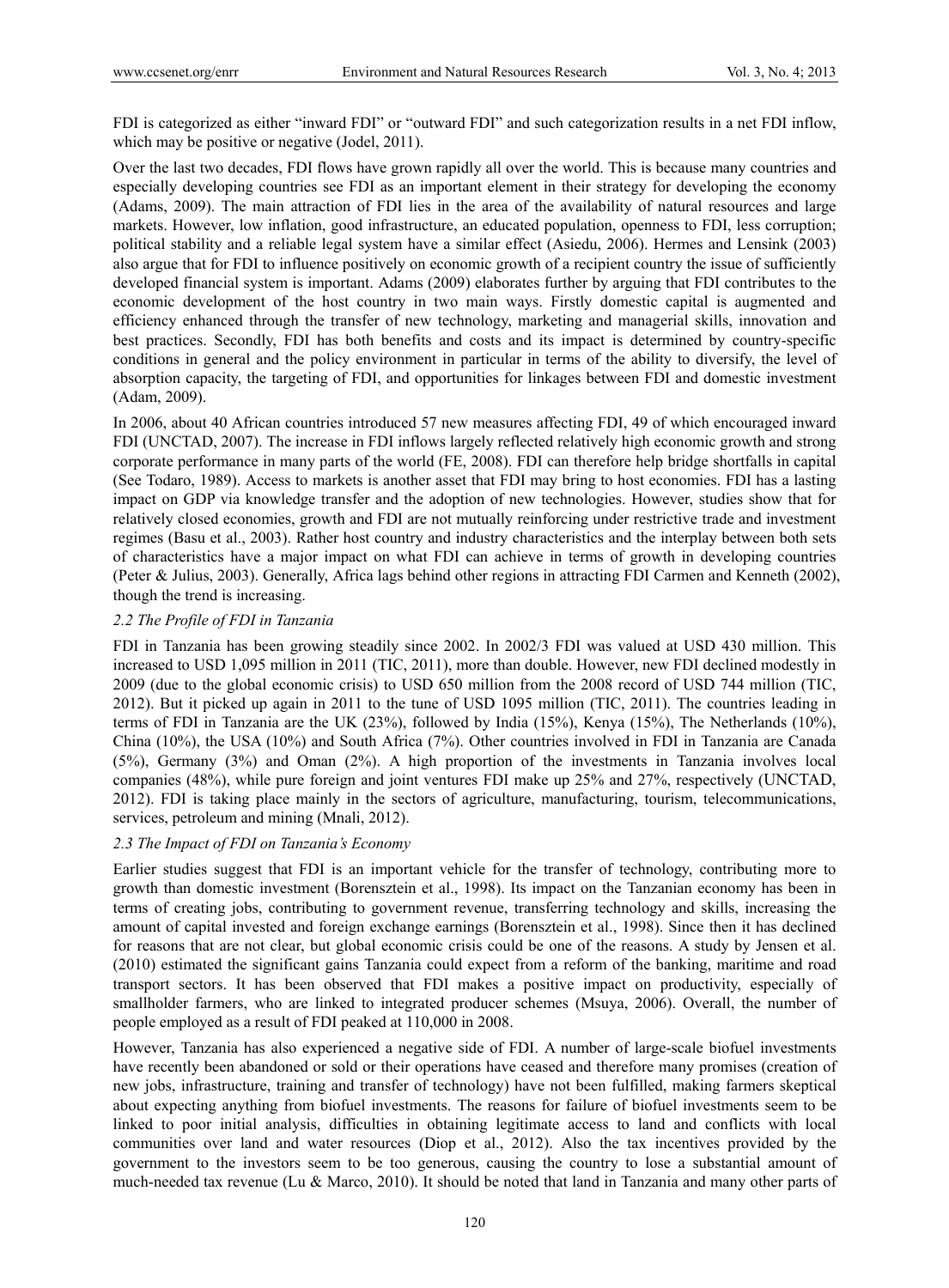the world is a source of many conflicts. With these "investors" coming on stream since the 1980s there has been a proliferation of disputes over the use of natural resources. The main victims of this have been pastoralists, farmers and small-scale miners, who are accustomed to getting their daily bread and other social services from the land they own (HAKIARDHI, 2009).

While the above review shows that FDI could be good for the economy, nevertheless, the literature also suggests that this is not guaranteed. Despite the highlighted positive impacts in the country's economy FDI has also faced resistance from communities in several parts of the country to the point of shedding of blood, and in other areas enmity between investors and local communities has remained a chronic problem. This is the case of, for instance, Mererani Tanzanite mining, Africa Mashariki Gold Mine, etc. The question is whether EIA played any role by informing policy and decision makers concerning the sustainability of FDI.

# 2.3.1 Defining Environmental Impact Assessment (EIA)

#### Principle 17 of the Rio Declaration states that:

"*Environmental impact assessment, as a national instrument, shall be undertaken for proposed activities that are likely to have a significant adverse impact on the environment (including soci-economic issues) and are subject to the decision of a competent national authority*" *(UNCED,* 1992). The International Association for Impact Assessment defines EIA as "the process of identifying, predicting, evaluating and mitigating the biophysical, social and other relevant effects of development proposals prior to major decisions being taken and commitments made". EIA is meant to ensure that all negative impacts of a proposed project are internalized in the project design so that the costs the public incurs are not greater than the benefits they get from the proposed development. If properly conducted, EIA is a useful tool for promoting sustainable development (Bruhn-Tysk & Eklund, 2002). That is to say that a good EIA must predict and evaluate the likely impact of the proposed development and propose mitigation measures for significant negative impacts and enhancement measures for significant positive impacts. Indeed, a good EIA must lead to a *win-win* situation that benefits society, the economy and the environment.

2.3.2 The Environmental Impact Assessment (EIA) Procedures in Tanzania

According to the Environmental Management Act (2004) and first Schedule of the Regulations for EIA (2005) in Tanzania, all development projects with likely adverse impacts must undergo an EIA. The mandatory EIA list includes all large-scale development projects and those in ecologically/socially sensitive areas, such as protected areas, wetlands, forests and densely populated areas.

In Tanzania, EIA procedures involve registering, screening, assessing impacts, reviewing, deciding on permits, monitoring, auditing and decommissioning. EIA is paid for by the developers, who normally commission the consultant(s) to conduct the EIA. The responsibility for determining the appropriate level of environmental assessment (screening) lies with the National Environmental Management Council (NEMC). In making a decision about the level of EIA required, the following factors are considered: project location and scale, technology used, public concern, land use considerations, the likely environmental impacts and any factors relevant to the particular project. Based on these criteria one of the following decisions is reached by NEMC: full EIA required, preliminary assessment required, EIA not required and project proposal rejected.

After an EIA study has been undertaken, a total of 90 days are required by law to review and approve the EIS. Of these, NEMC is given a maximum of 60 days to review the EIS and make recommendations to the Minister responsible for the Environment and the remaining month is for the Minister to approve or not approve the project. NEMC reviews the EIS in collaboration with the cross-sectoral Technical Advisory Committee (TAC), comprising members from government departments, academia, the private sector, NGOs and civil society organizations. Decisions concerning an EIS are guided by the criteria developed for approval, recommendations from the NEMC, recommendations from the Director of the Environment, political repercussions of the project and the Minister's professional judgment. Normally the Minister approves an EIS with conditions attached for implementing the environmental management plan (which is a combination of mitigation measures and environmental (Note 1) monitoring plans). After an EIS has been approved by the Minister responsible, NEMC in collaboration with other stakeholders is required by law to monitor the implementation of mitigation and monitoring plans and to enforce the law in this regard.

A person who is aggrieved by the decision of the Minister to approve or disapprove an EIS may appeal to the Environmental Appeals Tribunal.

## *2.4 Conceptual Framework*

Effectiveness of an EIS will depend on three main issues. One, how the EIA was conducted and key issues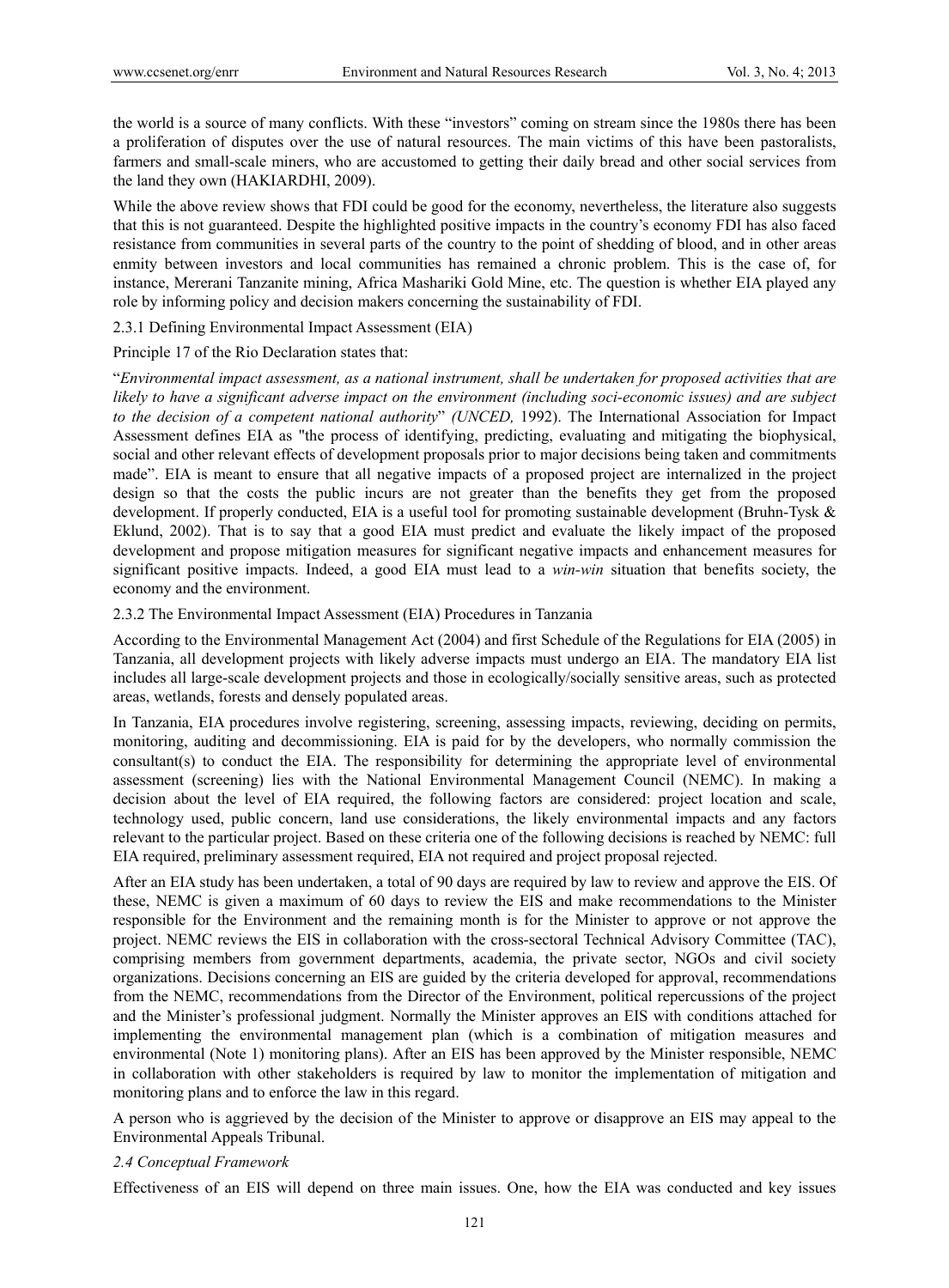addressed, how the developer has incorporated the mitigation measures and how effectively the monitoring plan has been included in the project design. Two, how competent the regulatory authority is in reviewing the EIS and making useful recommendations to the Minister; and three, how capable the regulatory authority is, in monitoring the implementation of mitigation measures and environmental monitoring plans, in enforcing the law and dealing with cases of non-compliance.

If the regulatory authority approved a weak EIS it will not aid or could mislead decision making. As pointed out earlier, to achieve sustainable development, an EIA must address the three pillars of sustainable development, i.e. economic, environmental and socio-cultural concerns to ensure a *win-win* situation. To achieve this, an EIA needs to consider several key issues. Nieslony (2004) referred to them as the *precautionary principle*, the *democratic principle,* the *polluter-pays principle, the public's awareness of EIA and sustainable development,* the *integrative principle* and the *competence of Review Authority*. According to Figure 1, key areas to be considered for an effective EIS are:

1) Issues relating to the *precautionary principle*, which include a consideration of the cumulative impacts of the project, indirect impacts and areas of risk and uncertainty.

2) *Democratic principle*, which involves consultations with stakeholders/public and minority groups, the consideration of gender, public access to decision making and, where applicable, the training of stakeholders. Their issues and concerns must be taken into consideration while determining the significance of impacts.

3) *Polluter-pays principle*. In this principle, areas of consideration may include an adequate analysis of project alternatives, comprehensive mitigation measures and monitoring plans. The polluter-pays principle also considers the issue of external costs, which must be internalized in the project design so that the costs the community incurs are not greater than the benefits they will reap from the proposed development.

4) *Public awareness and competence of EIA expertise*: Other factors include public awareness of the importance of EIA for sustainable development and EIA expertise available in the country with the capacity to hire international EIA practitioners to undertake comprehensive EIAs for proposed developments.

5) *Integrative principle*: EIS must be integrative, meaning that the three pillars of sustainable development are considered equally, i.e. society, the economy and the environment.

If the issues indicated in Figure 1 are not adequately addressed, the EIS is regarded as weak and therefore not useful for aiding decision making.



Figure 1. Conceptual framework. Source: Modified after Nieslony, (2004)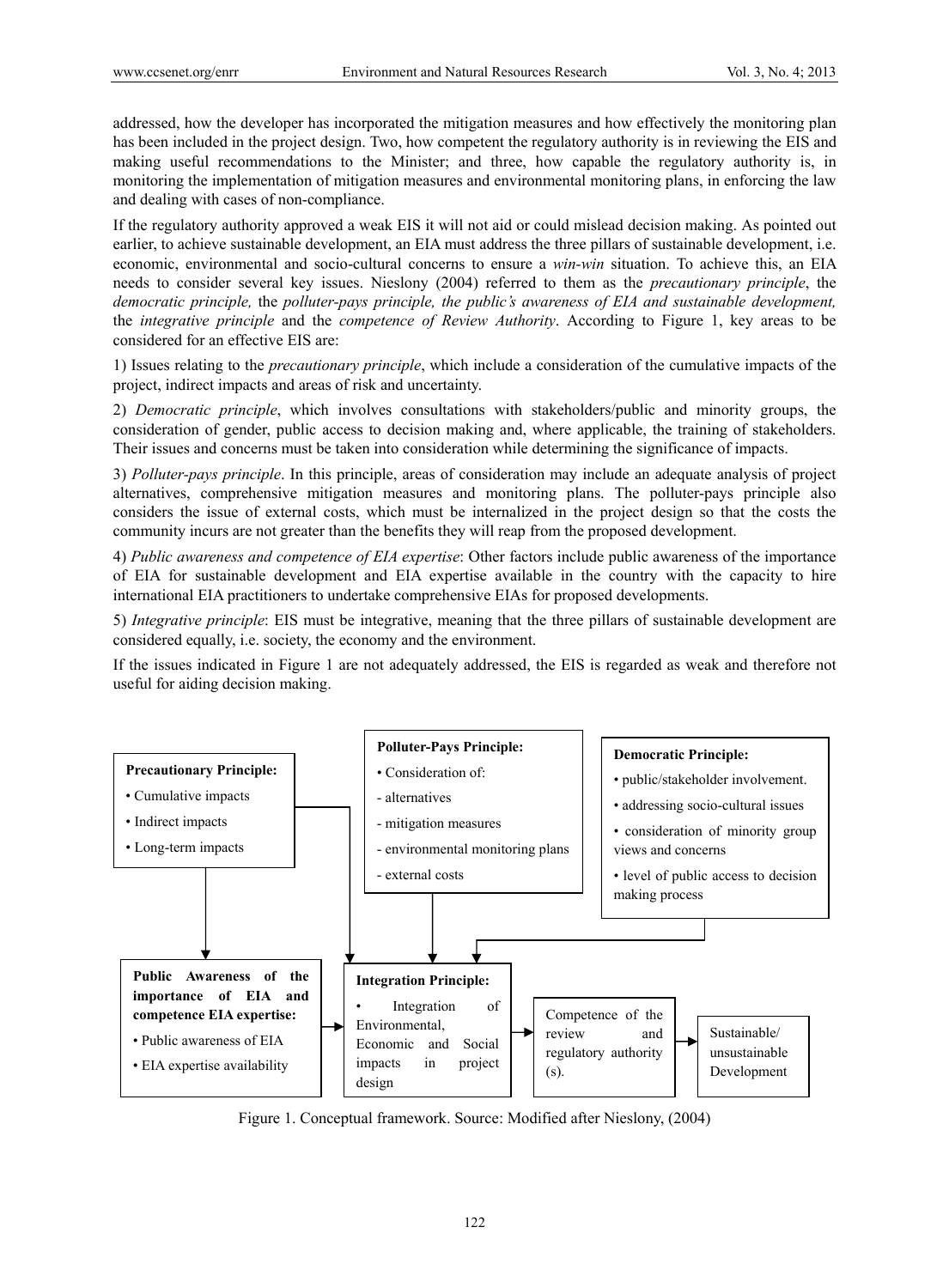# *3.1 Brief Description of Tanzania*

Tanzania is located in East Africa, bordering the Indian Ocean and lying between Kenya and Mozambique. It is the largest country in East Africa, occupying 945,087 sq km, of which 886,037 sq km is land and the remaining 59,050 sq km is water. The country is richly endowed with natural resources (wildlife, minerals, good land for agriculture and beautiful beaches and landscapes), with attractions like Mount Kilimanjaro, the Great Lakes, Ngorongoro, Serengeti National Park and the islands of Pemba and Zanzibar.

Tanzania became independent in 1961 but 6 years later in 1967 it devoted itself to the so-called Arusha declaration, whereby all pillars of the economy were nationalized and controlled by the State. However, in the 1980s when the structural adjustment programs were being implemented in most developing countries, Tanzania was not left out. It also had to undergo structural adjustments, which included liberalizing the economy, selling off almost all government parastatals and changing from a state-controlled economy to a more liberalized economy involving the private sector. This policy change led to a dramatic rise in private sector investments, both local and foreign. However, liberalization of the economy has faced more challenges than anticipated. While the international donor community promised that economic liberalization would provide a strong stimulus for Tanzanian agriculture, resulting in increased yields, increased labor productivity, rising agricultural production and higher incomes, the available data show that productivity based on these parameters stagnated or declined up to the end of the 1990s (Skarstein, 2005). Although the IMF reported that during the last two decades the Tanzanian economy has gone through a period of successful transition in which economic liberalization and institutional reform led to a recovery of GDP growth to more than 7% per year since 2000, this 'successful transition' has failed to reduce poverty and most of the progress has occurred in Dar es Salaam and not in rural areas, where the poorest are getting poorer and the richest richer (Eberlein, 2009). Also the booming of FDI has caused a number of resource-use conflicts between investors and surrounding communities, which has prompted more research on the subject.

## *3.2 Data Collection*

The study collected both secondary and primary data. Secondary data involved reviewing and analyzing the quality of existing EIA at the NEMC and other documentation units. NEMC is the coordinating body for the EIA review process and the main regulatory authority on environmentally related issues. About 100 EIA reports for various development projects in the country were reviewed. Primary data were collected through consulting staff of the NEMC, the Division of the Environment; the Ministries of Agriculture, Food Security and Cooperatives; Natural Resource and Tourism; Energy and Minerals; Industry, Trade and Marketing and; Lands and Human Settlements Development. The aim of the consultation was to assess the review process and issues of coordination and/or cooperation among the regulators.

The focus of the review was on the comprehensiveness of the EIA as stipulated in the UNEP EIA Resource Training Manual (1996) and the Tanzania EIA guidelines and regulations (2005). The study also involved documentation of the review process and decision-making criteria. Furthermore, the study consulted a number of investors, with the aim of investigating issues relating to implementation of the mitigation measures and environmental monitoring plans as well as constraints encountered in the process. The data-collection tools were checklists and semi-structured questionnaires. The analysis was mainly descriptive using Excel and the Statistical Package for Social Sciences. For an EIS to be effective in informing decision making it must have the qualities as presented in Figure 1.

## **4. Results**

Generally, findings show that out of the 100 environmental impact statements (EIS) reviewed; over 60% were not comprehensive and did not address adequately most of the critical issues for sustainable development. The following sections assess each of the attributes of a good quality EIS.

## *4.1 EIA and Precautionary Principle*

The *precautionary principle* is proposed as a new guideline for environmental decision making (Skriebel et al., 2001). This principle focuses on the issues of cumulative impacts, indirect impacts and long-term impacts. In this study, precautionary issues were not well covered by a high proportion of the EIA reviewed. Only 30%, 30% and 20% of the EIA reviewed, adequately addressed the issues of cumulative impacts, indirect impacts and long-term impacts, respectively, and provided comprehensive mitigation measures and monitoring plans (Table 1). The remaining EIA documents mentioned these attributes partially, without any adequate analysis and synthesis of the precautionary issues. For example, on some occasions, biofuel projects were proposed in areas where there are already traditional irrigation schemes, but the EIS did not point out the likely cumulative impacts of the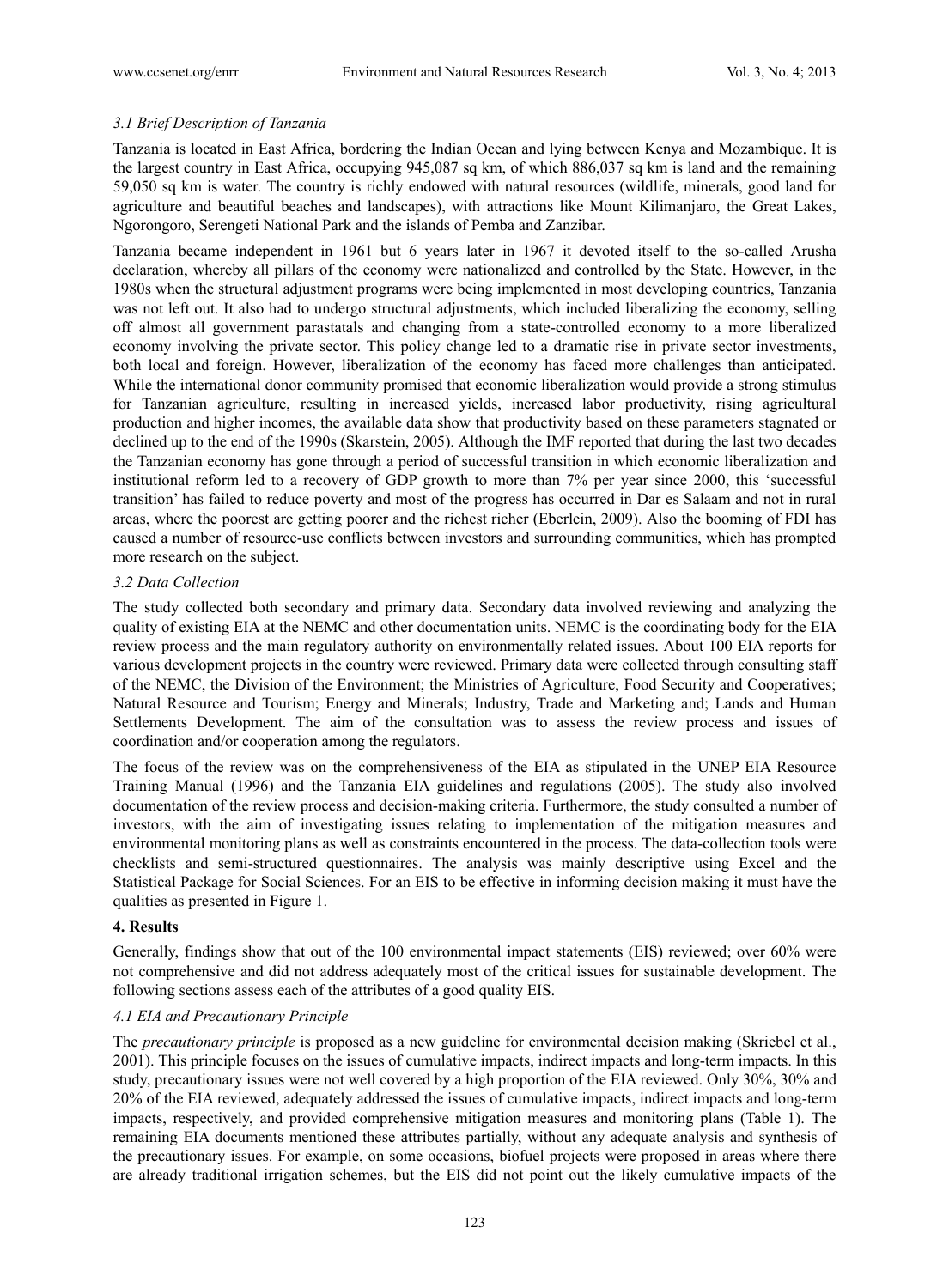proposed biofuel projects on water use. Also a high proportion of the EIA reviewed were weak (70%) in assessing the indirect and long-term impacts of the projects. For example, many EIS (70%) reviewed did not address long-term impacts relating to the end of the project. Furthermore, the EIS reviewed did not really address the issues of taking preventive action in the face of uncertainty, exploring a wide range of alternatives to possibly harmful actions and increasing public participation in decision making, which are critical in an EIA (Skriebel et al., 2000). Such EIS are not useful for informing decision making for the projects.

# Table 1. Precautionary principle (%)

| <b>Parameter</b>               | <b>Assessment</b> |                   |  |
|--------------------------------|-------------------|-------------------|--|
|                                | Comprehensive     | Not comprehensive |  |
| <b>Precautionary principle</b> |                   |                   |  |
| Cumulative impacts             | 30                | 70                |  |
| Indirect impacts               | 30                | 70                |  |
| Long-term impacts              | 20                | 80                |  |

Source Survey data 2013.

# *4.2 Democratic Principle*

The *democratic principle* focuses on public/stakeholder involvement, socio-cultural issues, minority groups' involvement and access to the decision-making process. The *democratic principle* is important for making sure that local issues are incorporated in the EIA and project design. It also helps to win local people's cooperation and acceptance of the project. They feel they are part of the process and that their interests have been taken on board during the planning and implementation of the project. The results from this study show that democratic issues when undertaking EIA were as follows:

# 4.2.1 Social Impact Assessment (SIA)

SIA assumes a positive role in development planning if it is integrated with economic and natural environmental considerations. However, experience shows that bureaucratic rigidity and disciplinary inertia have been potential barriers to the adoption of SIA (Rickson et al., 2003).

In Tanzania, EIA regulations have provided a "table of contents" for an EIS report and SIA is a chapter in the EIS document. This undermines many important socio-cultural issues. Quite often many EIA studies have not done a good synthesis of social impact issues, especially those relating to culture and rituals. Inadequate coverage of socio-cultural issues also occurs partly because most developing countries have adopted EIA procedures that are linked more to Western Europe and North American models than the socio-economic and institutional conditions in developing nations (Appiah-Opoku, 2001). In this study, only 40% of the 100 EIA report reviewed had held comprehensive public consultations covering adequate socio-cultural issues. The inadequate coverage of social issues was obvious in 60% of the EIA reports, as in many project areas, communities were complaining about the destruction of cultural values, such as burial sites and rituals. EIA must promote the development of values that foster greater social responsibility and have the capacity to increase the importance of long-term environmental considerations when making decisions (Wilkins, 2003). Failure to address socio-cultural issues has been one of the reasons for conflicts relating to FDI.

4.2.2 Consultation with Stakeholders and Consideration of Their Views and Concerns

Most EIS lacked adequate consultation with stakeholders (Table 2). Only 40% of the 100 EIA reports reviewed had adequately involved stakeholders. A high proportion of them (60%) failed to consult a wide range of stakeholders and use different methods to capture their issues and concerns. Inadequate consultation of stakeholders in the EIA process led to the failure to address relevant issues, including those seen important by local communities and groups. A study by Silayo et al. (2008) reported that a village that owns a large share of a forest was not involved in the negotiations, although the people would lose access to the forest, which they greatly depended on for their livelihood. Under World Bank OP 4.12, "*Involuntary Resettlement*", such a project would have considered a Resettlement Action Plan (Silayo et al., 2008). Also about 1000 farmers in the Wami River Basin rice-growing area are currently facing eviction to make way for a sugarcane investment (ABN, 2007). Biofuel projects might also have a negative impact on women and minority groups mainly because of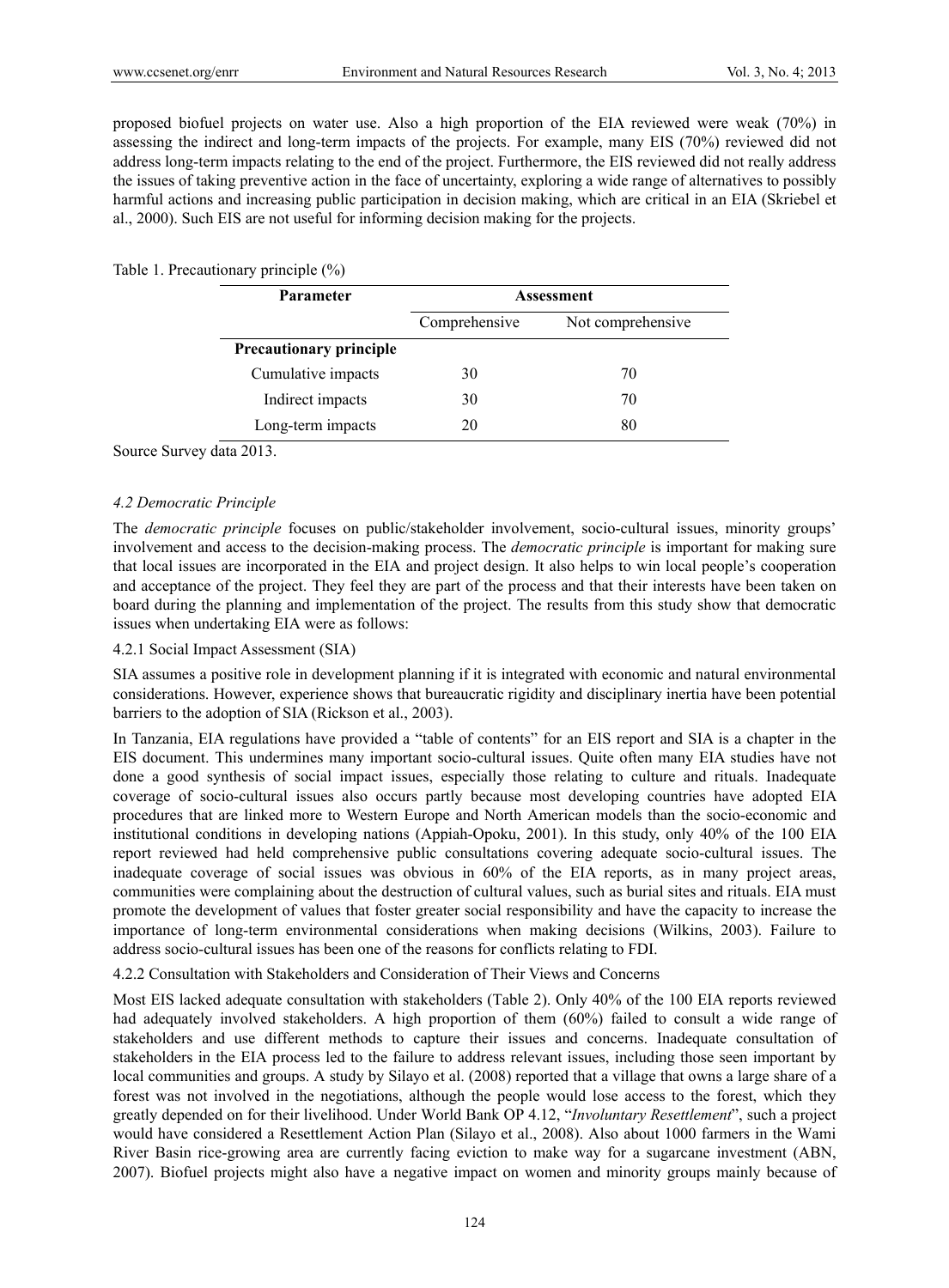inadequate consultation of stakeholders. Of the 100 EIS reviewed, only 30% had adequately consulted minority groups such as pastoralists and in-migrants. Stakeholders' participation is also important during decision making but this is hardly practiced in Tanzania (20%). Most decisions regarding projects are made by the developers, NEMC in collaboration with TAC and the government. It is also rare (10%) to find EIA training initiatives for stakeholders, especially where projects are taking place. However, with the increasing number of conflicts in project areas, such as the one between the people of Mtwara Region, the Government and investors in natural gas, providing training and implementing EIA recommendations becomes even more necessary. Findings from this study revealed that the *democratic principle* was found to be weakly applied and quite often the public was effectively excluded from project planning and decision making during project implementation. Involving local communities in the project planning process could address most of these weaknesses observed.

## Table 2. Democratic principle (%)

| <b>Parameter</b> |                                  | <b>Assessment</b> |                   |  |
|------------------|----------------------------------|-------------------|-------------------|--|
|                  |                                  | Comprehensive     | Not comprehensive |  |
|                  | Democratic principle             |                   |                   |  |
|                  | Public/stakeholder involvement   | 40                | 60                |  |
|                  | Minority groups                  | 30                | 70                |  |
|                  | Public access to decision-making | 20                | 80                |  |
|                  | Process                          |                   |                   |  |
|                  | Training                         | 10                | 90                |  |

Source Survey data 2013.

## *4.3 Polluter-Pays Principle*

The *polluter-pays principle* implies reward for environmental improvements and paying for environmental damage (Conway, 1991). The *polluter-pays principle* is especially important for addressing the negative impacts of the project and externalities. It covers issues relating to mitigation measures, monitoring plans and project alternatives. In this regard, the EIA has also to indicate the institution (s) and/or stakeholders responsible for implementing the proposed mitigation measures and monitoring plans. The *polluter-pays principle* is considered during the scoping exercise and further assessed when identifying and predicting the impact. A comprehensive EIA must also consider all possible alternatives and examine their environmental, economic and social ramifications. The alternative chosen must be the one that has minimum impact on the environment but is likely to be about the same or better than other alternatives in terms of its positive impact.

In this study most of the EIA reviewed had not done a good analysis (70%) of the different potential alternatives for the proposed projects (Table 3), nor had they considered adequately potential alternatives for the proposed project. Instead only a few pros and cons were mentioned for the potential alternatives. Some of the EIA reviewed did not even have the "*no project"* alternative, which is important in the EIA process as it forms the baseline on which impacts of the proposed project can be determined.

Government approval of an EIS is usually combined with different conditions that the project is required to meet (Lekne, 2001). These include mainly mitigation measures and environmental monitoring plans. In this study only 50% and 40% of the EIA reviewed properly covered mitigation measures and environmental monitoring plans, respectively. Nevertheless, there was good coverage of identifying institutions responsible for mitigating and monitoring the impacts. About 70% of the EIA reviewed addressed the issue of which institutions were responsible, while 30% of the EIAs were unsatisfactory (Table 3). These findings tally with those reported in earlier studies. A study by ELAW (2010) found that a river near Bulyanhulu mine in Kahama District had high levels of Zn, Ni and Fe, which were found to exceed the limit recommended by Tanzania Bureau of Standards (TBS) and hence WHO (Nkuli, 2008). Another study by Bitala (2008) in Nyakabale and Tarime found villages adjacent to the Geita and North Mara gold mines, respectively, to have high level of heavy metals than that recommended by TBS and WHO. This was reported to be due to mining waste overflowing the 82-hectare effluent dam into nearby streams. Kahatano et al., (1995) found high levels of Pb, Cu, Zn and Hg in some streams and rivers coming from the Lake Victoria goldfields, suggesting that these metals might be associated with mining activities and industrial discharge (Kishe & Mahiwa, 2001).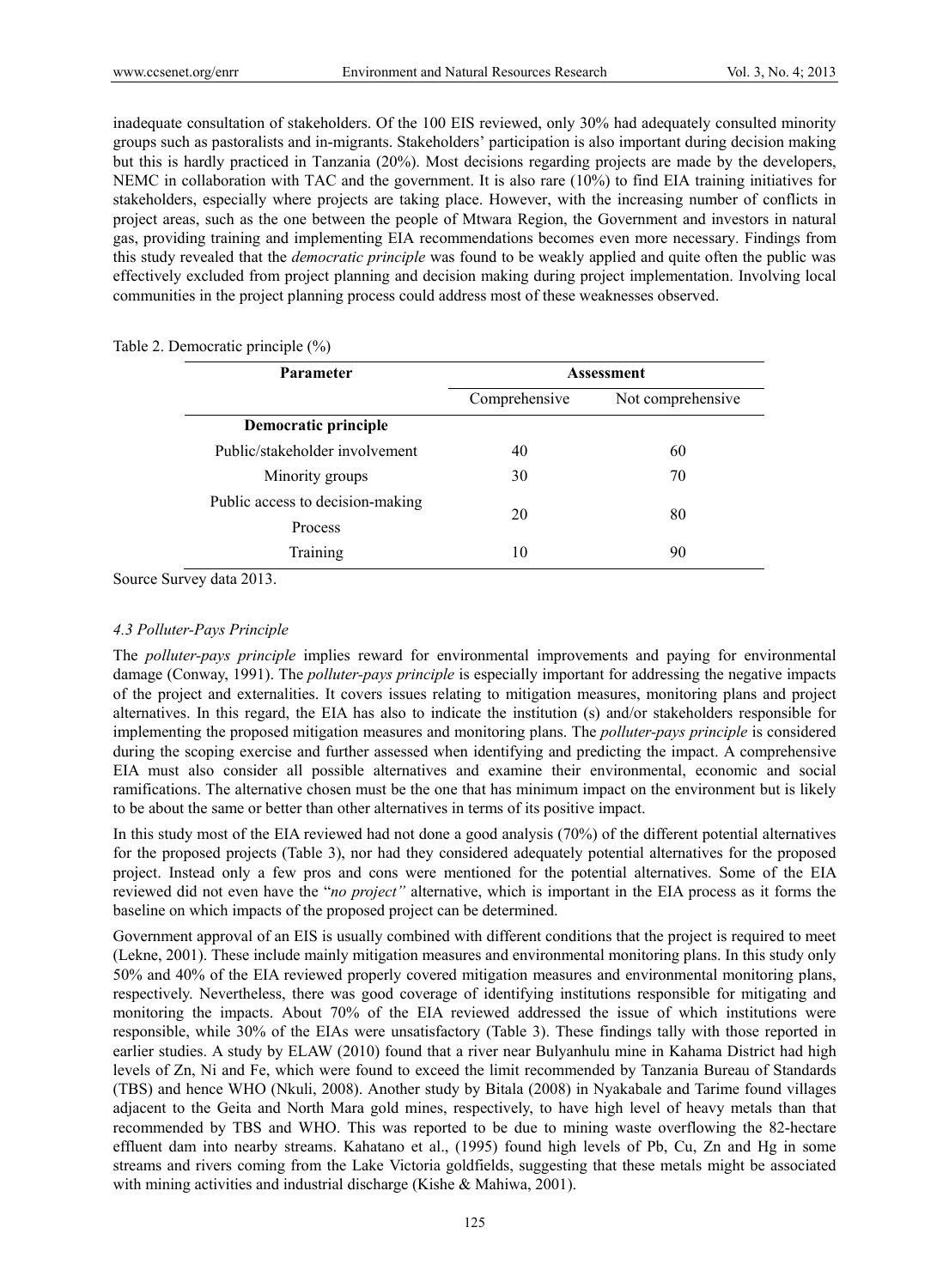# Table 3. Polluter-pays principle (%)

| <b>Parameter</b>                                   | <b>Assessment</b> |                   |
|----------------------------------------------------|-------------------|-------------------|
|                                                    | Comprehensive     | Not comprehensive |
| Polluter-pays principle                            |                   |                   |
| Consideration of alternatives                      | 30                | 70                |
| Mitigation measures                                | 50                | 50                |
| Environmental monitoring plans                     | 40                | 60                |
| Institutions responsible for mitigation/monitoring | 70                | 30                |

Source Survey data 2013.

## *4.4 Benefits Vis-a-vis Cost of FDI*

Tanzanians generally observe an imbalance in benefit sharing between citizens and investors. They argue that foreign investors have been given too generous conditions and the vast majority of direct taxes go to the national treasury, while local authorities have little or no tax income from mining (Lange 2006; Newenham-Kahindi 2011). Although there are legal provisions protecting the rights of the people affected in investment areas, they are not followed (Lange, 2011). People are worried that without a strong regulatory framework for managing investments in land and rural development, biofuel production could further exacerbate poverty and food insecurity in Tanzania (Habib-Mintz, 2010). Often, there is a high level of tension in the local communities affected and heightened criticism by them. Examples are the discontent of local communities and workers with companies like Barrick Gold Corp (Newenham-Kahindi, 2011). Knight (2001) reported that livestock died in less than 24 hours after drinking water from a stream near Geita Gold Mine in Tanzania; the deaths were linked to pollution from the mine. Many areas where projects are taking place do not seem to be better off than when there are no projects and the people there pay a high price in terms of the inflated prices of goods and services, which the majority cannot afford, the spread of diseases and the loss of properties. Displacing people to pave the way for project development dismantles productive systems, leading people into impoverishment when production assets or income sources are lost (Downing, 2002). A strategic approach is required to minimize risks and maximize the available benefits (O'Faircheallaigh, 2004).

## *4.5 Public Awareness and EIA Expertise*

#### 4.5.1 Inadequate Public Awareness of EIA for Sustainable Development

Awareness of EIA in Tanzania is still at a low level in rural areas but considerably advanced in urban areas (Table 4). A high proportion of local people are not conversant with EIA and its benefits. From the author's experience as an EIA practitioner, most people are unwilling to pay more than USD 10,000 for undertaking an EIA regardless of the value of the project. Consequently, they have been found using so-called "brief case" EIA consultants, the outcome of which has been weak EIAs that are not useful for informing decision making. Unfortunately, this has not been without cost. Quite often developers are asked by NEMC to repeat the EIA process or provide more information before the EIA could be considered for decision-making purposes. Although, environmental advocacy was found to be growing, it is still new and largely unappreciated by the government (Boyle, 1998).

| <b>Parameter</b>                                 | <b>Assessment</b>                                  |                   |
|--------------------------------------------------|----------------------------------------------------|-------------------|
|                                                  | Comprehensive                                      | Not comprehensive |
| Other important issues                           |                                                    |                   |
| EIA Public awareness                             | Low in rural areas and considerable in rural areas |                   |
| EIA expertise availability                       | Inadequate                                         |                   |
| Competence in review process and decision making | Satisfactory                                       |                   |

Table 4. Other important issues

Source Survey data 2013.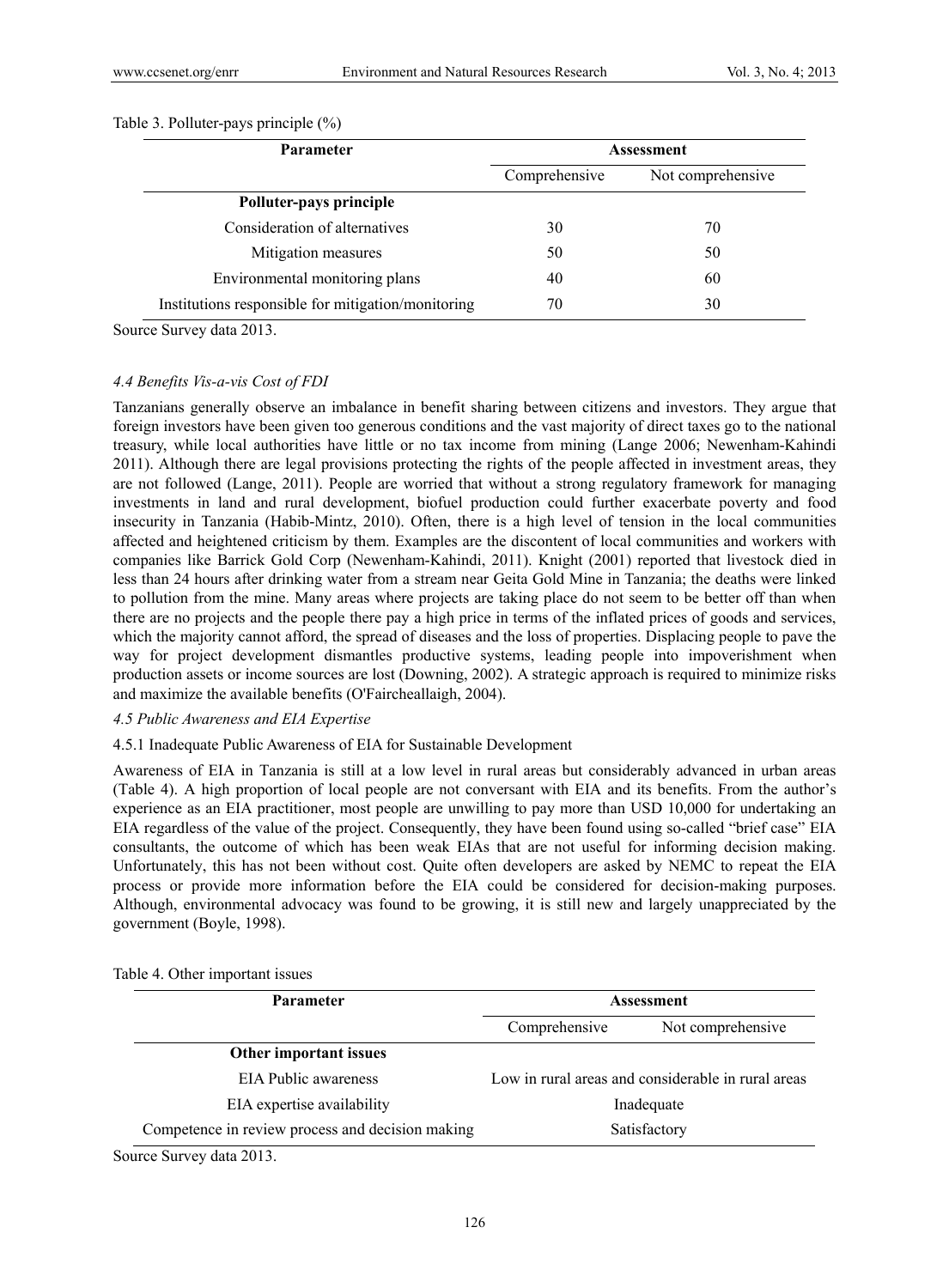# 4.5.2 Inadequate EIS Expertise

The quality of EIA in Tanzania also suffers from the unavailability of expertise to undertake comprehensive EIA. In addition, there is lack of a policy to guide practitioners on what to look for, how to monitor and determine non-compliance and how to make appropriate responses (WWF, 2008). The findings from this study show that the quality and depth of analysis provided by consultants was highly variable, with some key aspects either not covered or given insufficient attention. Throughout the African region there has been a gap between EIA legislation and practice, especially concerning interdisciplinary analysis of environmental impacts, public participation and utilization of EIA findings for decision-making (Cherp, 2001). Moreover, many of the indicators for sustainable development are not in place in Tanzania. This has led in many cases to frustration on the part of environmental impact assessors, government advisors and the public at large (Katima, 2008). For instance, the EIA carried out in Kilwa for a jatropha project described the intact miombo woodland as degraded, while those parts of the land were found to contain endemic and threatened species (WWF, 2008). Weak EIA also occur due to the limited capacity of the country to have its own natural resource database to give guidance to villagers and developers on which areas to invest in (Katima, 2008).

## *4.6 Competence in Review and Regulatory Processes*

The assessment of the review process was found to be only satisfactory (Table 4) mainly due to insufficient staff, time and financial constraints, which may prevent NEMC staff from ground truthing EIA works. Although NEMC normally undertakes what it calls site verification visits, this is done quickly, with limited time for obtaining detailed information. Lack of adequate ground truthing leads to a lack of data generated independently of the consultants with which to assess certain claims (WWF, 2008). Also quite often decision making in the country has ignored environmental issues in favor of economic gain, regardless of the social and environmental consequences. The competition among developing countries to attract foreign investment has in many cases meant that policies geared at sustainable development are sacrificed for short-term economic gains (Katima, 2008). Sometime decisions are made by manipulating existing policies and laws to favor a certain kind of investment. In Serengeti National Park, one of the World's Heritage sites, a developer was allowed to construct a 180-bed five-star lodge against the General Management Plan (GMP) that stipulates a maximum of 50 beds and allows tented camps only. The GMP was forced to change to allow this development to take place. Also the findings show that most development projects in Tanzania started before their EIA had been approved. This occurs partly due to the lack of coordination of government regulatory agencies and/or their lack of resources. On the other hand, some EIA done are reasonably comprehensive, but the proposed mitigation and monitoring plans are inadequately implemented by the developers. The main argument on the failure to implement adequately mitigation measures by the developers was mentioned to be high cost. However, the fact is that many developers are likely to undermine proper mitigation and monitoring plans of the impacts due to the perceived weak regulation and law enforcement by the responsible authorities in the country. Also although the review process is required to last for 90 days by law, this is hardly achieved. Many EIA review and approval take a year or more. This occurs due to a number of reasons including the limited capacity of human resources as well as the lack of funds and equipment.

## **5. Discussion**

The overall results above suggest that EIA practices in Tanzania have had no significant contribution in informing decision making process with regard to the sustainability of the booming FDI in the country. The results show that most of the reviewed EIA reports as well as the review process by Technical advisory committee (TAC) and regulatory issues fell short of the stated indicators for a good quality EIA. These indicators included precautionary principle (Section 4.2), democratic principle (Section 4.3), polluter-pays principle (Section 4.4), public awareness on the importance of EIA, competence of the EIA expertise (4.6); integration principle and; competence of the review and regulatory authority (Section 4.7).

While a high proportion of the development projects consulted (90%) had undergone the EIA process, most of them had low quality to make an informed decision making. The study found that most of the EIA undertaken in the country were found to be still donor driven. Projects funded by donors, especially those from Western Europe and America (e.g. USAID, DANIDA, NORAD, and DFID), as well multilateral organizations such the World Bank require EIA to be undertaken before a project is fully funded. Unfortunately, a high proportion of Tanzanians still see EIA as an unnecessary condition and an unwarranted additional cost for the developer (Mwalyosi & Hughes, 1998). However, because of the legal requirement (EMA, 2004), most developers tend to look for cheap bids to fulfill the obligation, but unfortunately these results in poor quality EIA work. Many people, including some high profile government officials in the country, undermine EIA mainly because of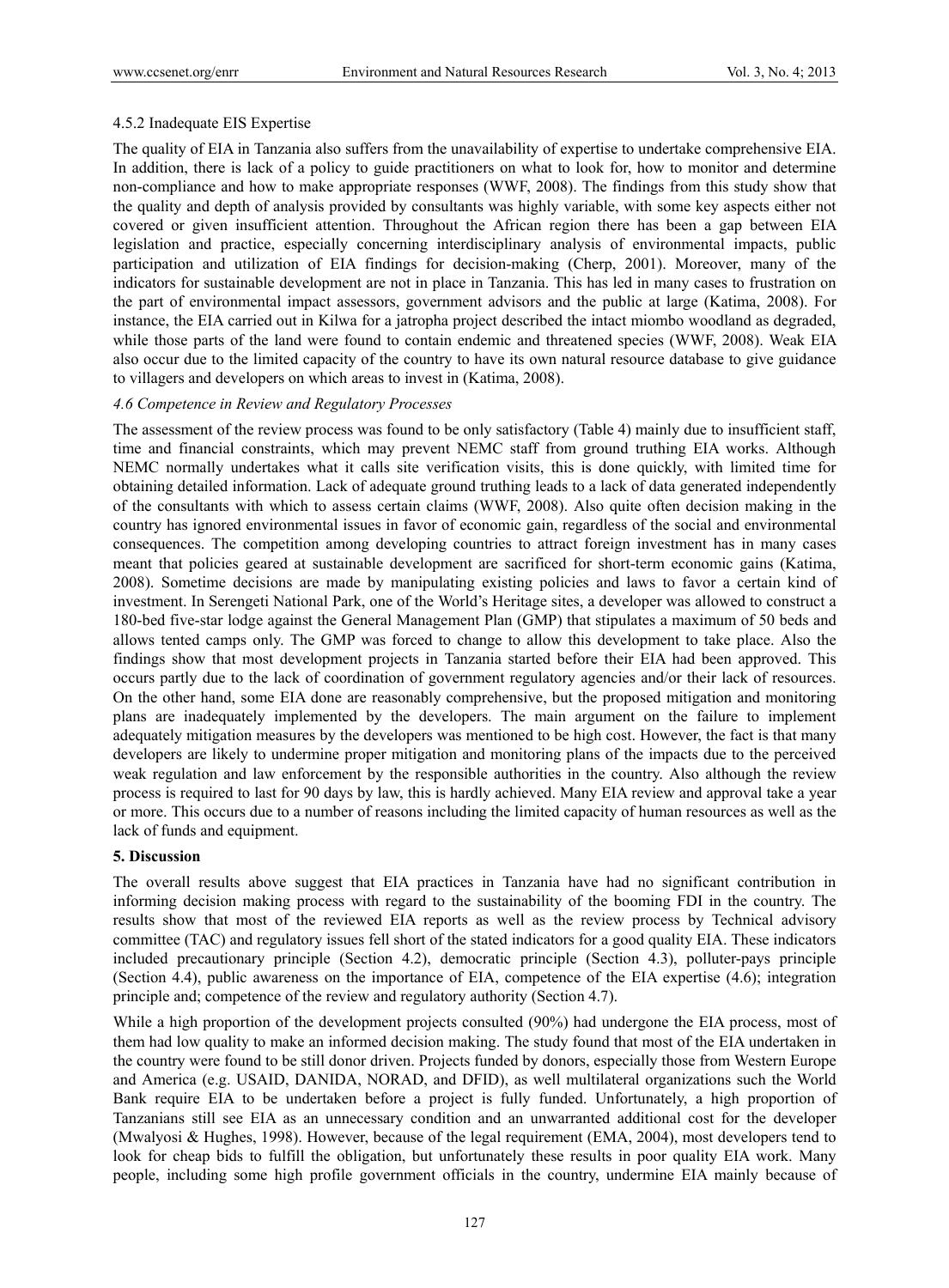ignorance. They are not conversant with the importance of EIA as a decision-aiding tool, leading to sustainable development. Failure of EIA to adequately inform decision making process has led to a situation where FDI have raised conflicts over resource use between local communities and investors and the contribution of FDI to the national economy has been unimpressive e.g. minerals. Also in developing countries like Tanzania, conflicting policies, extreme poverty and ignorance affect the EIA process. Because of poverty and ignorance, people especially in rural areas accept even detrimental projects for short-term gains such as employment and market access for farm products. There is also the issue of conflicting policies. For example, the Ministry of Agriculture and Livestock Policy (1997) advocates the need to increase agricultural productivity through promoting irrigation agriculture. The Ministry's Irrigation Master Plan has identified areas with potential for irrigation. Unfortunately, some of these areas are also ecologically sensitive, such as wetlands, rivers and lakes. Implementing such a Master Plan will create conflicts between those involved in conservation and users of the resource. It is also threatening sustainable development. Nevertheless, the government is commended for undertaking a strategic environmental assessment study before this Master Plan could be implemented.

Generally, there has been low appreciation of the booming FDI by the majority of the Tanzanians and this is mainly due to the fact that FDI lacks the sustainability attributes which is built in three pillars of social, economic and environment equitability. It seems the weak of EIA in informing decision making applies to many countries in sub-Saharan Africa. Kakone and Imevbore (1993) report that African countries fail to benefit from EIA due to such problems as inadequate environmental legislation; inappropriate institutional framework for coordinating and monitoring government activities; a shortage of qualified manpower, inadequate financial resources; absence of public awareness of the need for EIA and lack of suitable screening procedures to determine which development projects require an EIA. Infield and Namara (2001) also report similar findings in their study in Uganda's national parks. On the other hand, Appiah-Opoku (2001) blames African countries for adopting EIA procedures that have more linkage with Western European and North American models than with the socio-economic and institutional conditions in developing nations. Citing specifically on the weaknesses related to social impact assessment (SIA) in South Africa, du Pisani and Sandham (2006) argue that the practice of SIA in South Africa is not yet on a sound footing, and that it does not receive the professional attention it deserves in a country beset by enormous social challenges. In order for FDI to have positive impacts and sustainable development in Africa and Tanzania in particular, the observed weaknesses must be addressed.

## **6. Conclusions and Recommendations**

The booming of FDI in Tanzania creates both hope and fear. If run properly, FDI are likely to benefit the nation in terms of forex generation, employment creation, market access, government revenue, technology transfer and income generation by rural communities. The opposite of this is that poor implementation of FDI is likely to create food insecurity, resource-use conflicts, degradation of biodiversity and generally unsustainable development.

Generally, this study found that the influence of EIA in FDI decision making has been weak and more efforts need to be undertaken. A high proportion of EIA reviewed have failed to capture issues of polluter pays principle, democratic principle, integrative principle and precautionary principle. There is also generally low public awareness on the importance of EIA, competence of the EIA expertise as well as competence of the review and regulatory authorities. Developers are also failing to adequately implementing EIA mitigation and monitoring plans due to avoiding costs and this is done partly because of the perceived weaknesses in the regulatory and enforcement systems.

It is recommended that the government, in collaboration with other stakeholders, should build the capacity of EIA practitioners, reviewers and law enforcers to make the EIA principles of precautionary, democratic, integrative and polluter pays principle applied adequately in the EIA process. EIA process should include leaders of local society and direct affected communities in FDI decision making, implementation and monitoring. Furthermore, decision making should base on EIA and other policies that support sustainable development and, EIA practices must take into consideration the three pillars of sustainable development, i.e. the economy, social and the environment to create a *win-win* situation. Monitoring and enforcement of the approved EIA mitigation and monitoring plans should be strengthened by the responsible authorities. Environmental auditing should also be carried out after every two years to determine the performance of the predicted impacts and act promptly for unanticipated outcomes. The establishment of Environmental Units in each of the Ministries and Government Agencies as one of the legal requirements is commendable. However, to make them effective there should be capacity building and these activities should have its own budget for implementation.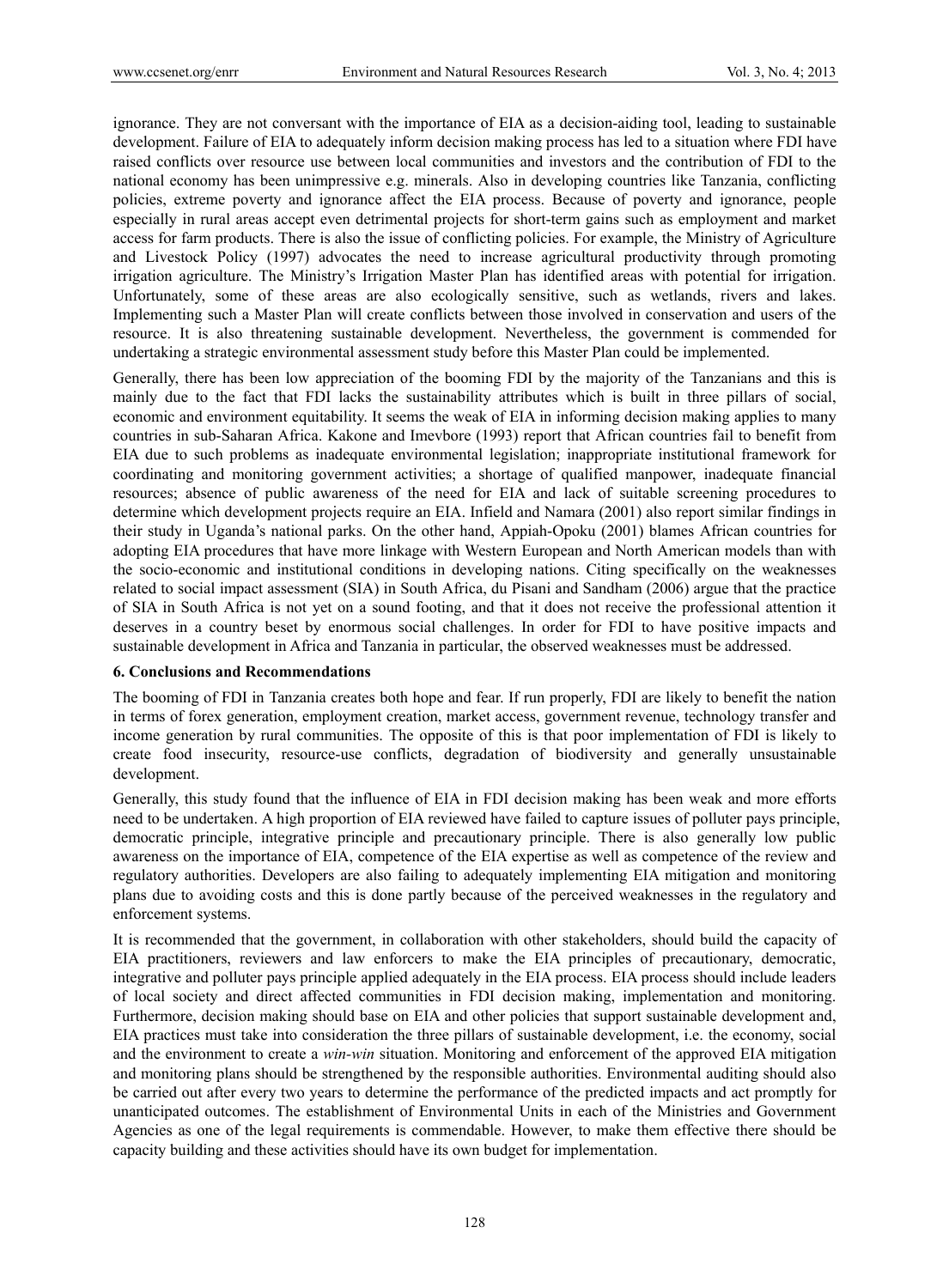#### **Acknowledgements**

The author would like to thank the Institute of Resource Assessment, University of Dar es Salaam for funding this study, without such support this work could have not been accomplished. The University of Dar es Salaam is also appreciated for granting permission to undertake this study. Furthermore, thanks should go to the stakeholders consulted for willing to participate in the discussion and suggesting useful issues that could benefit the country's EIA and FDI. Furthermore, the author is grateful for the support she received from Frances Wilson in proofreading and editing the manuscript. Nevertheless, the views expressed in this study are strictly those of the authors and do not necessarily reflect those of its funders.

#### **References**

- Adams, A. (2009). Can foreign direct investment (FDI) help to promote growth in Africa? *African Journal of Business Management, 3*(5), 178-183.
- Appiah-Opoku, S. (2001). *Environmental impact assessment in developing countries: the case of Ghana*. *Environmental Impact Assessment Review, 21*(1), 59-71. http://dx.doi.org/10.1016/S0195-9255(00)00063-9
- Asiedu, E. (2006). Foreign Direct Investment in Africa: The Role of Natural Resources, Market Size, Government Policy, Institutions and Political Instability. *The World Economy, 29*(1), 63-77. http://dx.doi.org/10.1111/j.1467-9701.2006.00758.x
- Basu, P., Chakraborty C., & Reagle, D. (2003). Liberalization, FDI, and Growth in Developing Countries: A Panel Cointegration Approach. *Economic Inquiry, 41*(3), 510-516. http://dx.doi.org/10.1093/ei/cbg024
- Bitala, M. F. (2008). *Evaluation of heavy Metals Pollution in Soil and Plants accrued from Gold Mining activities in Geita Tanzania*. Master's Dissertation University of Dar es Salaam.
- Borensztein, E, De Gregorio, J., & Lee, J. W. (1998). How does foreign direct investment affect economic growth? *Journal of International Economics, 45*(1), 115-135. http://dx.doi.org/10.1016/S0022-1996(97)00033-0
- Boyle, J. (1998). Cultural influences on implementing environmental impact assessment: insights from Thailand, Indonesia, and Malaysia. *Environmental Impact Assessment Review, 18*(2), 95-116. http://dx.doi.org/10.1016/S0195-9255(97)00082-6
- Bruhn-Tysk, S., & Eklund, M. (2002). Environmental impact assessment-a tool for sustainable development? A case study of biofuelled energy plants in Sweden. *Environmental Impact Assessment Review, 22*(2), 129-144. http://dx.doi.org/10.1016/S0195-9255(01)00104-4
- Carkovic, M. A. V., & Levine, R., (2002). Does Foreign Direct Investment Accelerate Economic Growth? *Working papers series*. Retrieved from http://papers.ssrn.com/sol3/papers.cfm?abstract\_id=314924
- Carmen, R., & Kenneth, R. (2002). *FDI to Africa: The role of price stability and currency instability.* In B. Plesovic, & N. Stern (Eds.), *Annual World Bank Conference on Development Economics 2002: The New Reform Agenda* (pp. 247-282). Washington DC: The World Bank/Oxford University Press.
- Cherp, A. (2001). Environmental assessment in countries in transition: Evolution in a changing context. *Journal of Environmental Management, 62*(4), 357-374. http://dx.doi.org/10.1006/jema.2001.0438
- Chiwango, A. (2012). Tanzania leading in foreign direct investment flow in EA. *Business Times*. Retrieved from http://www.businesstimes.co.tz/index.php?option=com\_content&id=2091:tanzania-leading-in-foreign-direc t-investment-flow-in-ea&Itemid=57
- Conway, A. G. (1991). Plenary paper 1: A role for economic instruments in reconciling agricultural and environmental policy in accordance with the Polluter Pays Principle. *Eur. Rev. Agric. Econ., 18*(3-4), 467-484. http://dx.doi.org/10.1093/erae/18.3-4.467
- Diop, D., Blanco, M., Flammini, A., Schlaifer, M., & Kropiwnicka, M. A. (2013). *Assessing the impact of biofuels production on developing countries from the point of view of Policy Coherence for Development. Tanzania Field Mission. Draft Version*.
- Downing, T. E. (2002). Avoiding New Poverty: Mining Induced Displacement and Ressettlement.MMSC-Mining, Minerals and Sustainable Development. *No 58*. Retrieved from http://commdev.org/files/1376\_file\_Avoiding\_New\_Poverty.pdf
- Du Pisani, J. A., & Sandham, L. A. (2006). Assessing the performance of SIA in the EIA context: A case study of South Africa. *Environmental Impact Assessment Review, 26*(8), 707-724.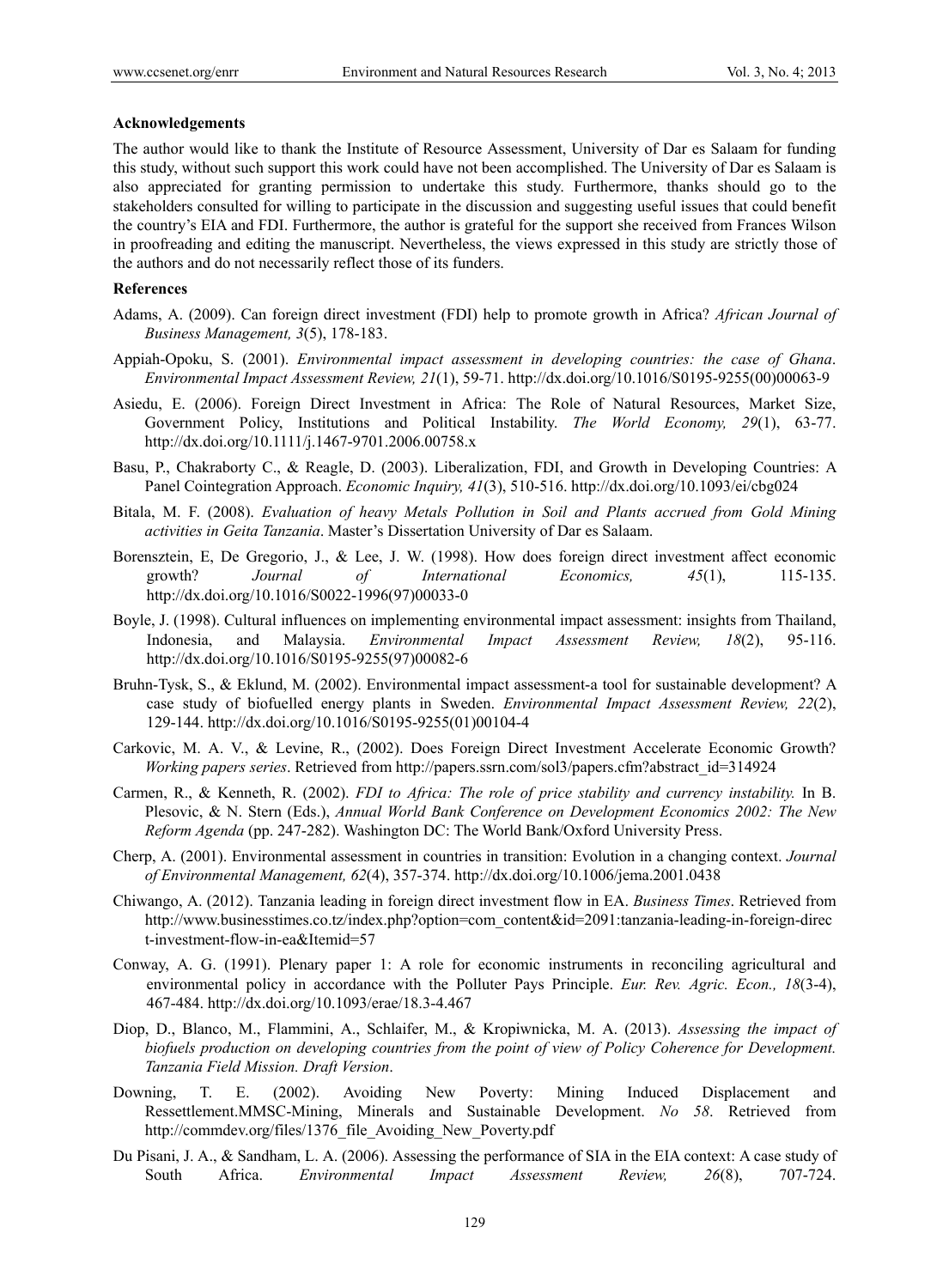http://dx.doi.org/10.1016/j.eiar.2006.07.002

- Eberlein, R. (2009). Economic Liberalisation in Tanzania Fails to Address Poverty. *Africa: Politics, Global Africa, Tanzania*. Retrieved from http://rubeneberlein.wordpress.com/2009/06/12/economic-liberalisation-tansania-poverty/
- ELAW. (2010). Guidebook for Evaluating Mining Project EIAs. *Environmental Law Alliance Worldwide*. Reno: University of Nevada.
- Elibariki, E. (2007). The Impact of Foreign Direct Investment on Agricultural Productivity and Poverty Reduction in Tanzania. *MPRA*. Retrieved from http://mpra.ub.uni-muenchen.de/3671/1/MPRA\_paper\_3671.pdf
- EMA. (2004). *Environmental Management Act (2004) of Tanzania*. Retrieved from http://www.dlist-asclme.org/sites/default/files/doclib/TZ%20EMA%202004.pdf
- FE. (2008). FDI inflow down 2007. *Financial Express*. Retrieved from http://www.thefinancialexpress-bd.com/2008/09/25/46508.html
- GGF. (2009). Global Green grants Fund: Food or Fuel: The Biofuel Conflict in Africa. October 28, 2009. *Upsetting* the *Balance*. Retrieved from http://www.greengrants.org/2009/10/28/food-or-fuel-the-biofuel-conflict-in-africa/
- Habib-Mintz, N. (2010). Biofuel investment in Tanzania: Omissions in implementation. *Energy Policy. 38*(8), 3985-3997. http://dx.doi.org/10.1016/j.enpol.2010.03.023
- HAKIARDHI. (2009). *The changing terrain of land use conflicts in tanzania and the future of a small producer: Land Rights Research and Resources Institute – Dar es Salaam Tanzania June, 2009*. Retrieved from www.hakiardhi.org/index.php?option=com\_docman&task=doc.
- Hansen, H. R., & Rand, J. (2006). FDI has a lasting impact on GDP via knowledge transfers and adoption of new technology. On the Causal Links Between FDI and Growth in Developing Countries. *The World Economy, 29*(1), 21-41. http://dx.doi.org/10.1111/j.1467-9701.2006.00756.x
- Hermes, N., & Lensink, R. (2003). Foreign direct investment, financial development and economic growth. *The Journal of Development Studies, 40*(1), 142-163. http://dx.doi.org/10.1080/00220380412331293707
- IJP. (2013). *Land Justice for Sustainable Peace in Tanzania*. Institute of Justice and Peace. Retrieved from http://www.landjustice.or.tz/
- Infield, M., & Namara, A. (2001). Community attitudes and behaviour towards conservation: an assessment of a community conservation programme around Lake Mburo National Park, Uganda. *Oryx, 35*(1), 48-60. http://dx.doi.org/10.1017/S0030605300031537
- IPP Media. (2012). *The land factor in gold mining reserves in Tanzania 8th December 2012*. Retrieved from http://www.ippmedia.com/frontend/index.php?l=48805.
- Jensen, J., Rutherford, T. F., & Tarr, D. G. (2010). Modeling Services Liberalization: The Case of Tanzania. *Journal of Economic Integration, 25*(4), 644-675. http://dx.doi.org/10.11130/jei.2010.25.4.644
- Jodel, X. (2011). *What is FDI?* Retrieved from http://www.qwhatis.com/what-is-fdi/
- Kahatano, J. M., Mutakyahwa, M. K. D. M., Mnali, S., Kinabo, C., Kaaya, C. Z., & Ikingura, J. R. (1995). Report on the environmental aspects of mining and industrialization in Tanzania. *Lake Victoria Goldfields Geochemical*. Department of Geology, University of Dar Es Salaam, Tanzania.
- Kakonge, J. O., & Imevbore, A. M. (1993). Constraints on implementing environmental impact assessments in Africa. *Environmental Impact Assessment Review. 13*(5), 299-309. http://dx.doi.org/10.1016/0195-9255(93)90021-3
- Katima, J. H. Y. (2008). *Environmental impact assessment: for whose needs?* Retrieved from http://eia.unu.edu/wiki/index.php/Tanzania
- Kishe, M. A., & Mahiwa, J. F., (2001). *Distribution of heavy metals in sediments of Mwanza Gulf of Lake Victoria*. Tanzania Fisheries Research Institute and Department of Zoology and Marine biology, Mwanza and Dar es salaam, Tanzania. Unpublished.
- Knight, D. (2001). Tanzanian gold mine pollution causing deaths. Retrieved from http://www.afrol.com/News2001/tan005\_env\_goldmine.htm . accessed 10th sept 2013.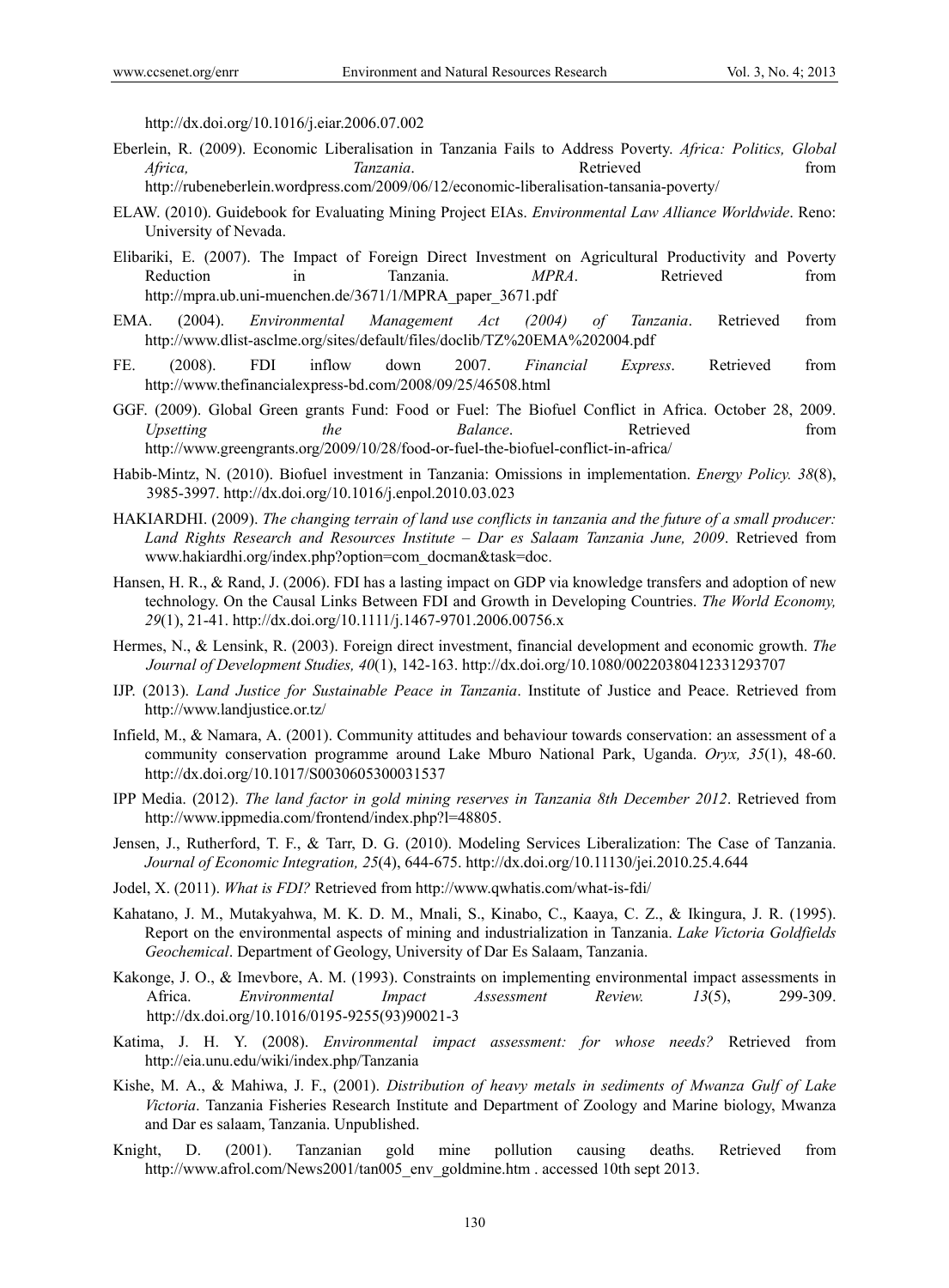- Lange, S. (2006). *Benefit Streams from Mining in Tanzania: Case Studies from Geita and Mererani*. Chr. Michelsen Institute. Retrieved from http://bora.cmi.no/dspace/handle/10202/80
- Lange, S. (2011). Gold and governance: Legal injustices and lost opportunities in Tanzania. Afr. Aff. (Lond), *110*(439), 233-252. http://dx.doi.org/10.1093/afraf/adr003
- Lekne, F. (2001). The roles of EIA in the decision-making process. *Environmental Impact Assessment Review 21*(4), 309-334. http://dx.doi.org/10.1016/S0195-9255(00)00081-0
- Lu, Y., & Marco, K. G. (2010). Gold Mining Investment Incentives in Tanzania: Current Issues and the Possible Remedies. *International Journal of Business and Management, 5*(2), 99-104. Retrieved from http://www.ccsenet.org/journal/index.php/ijbm/article/viewFile/5047/4193.
- Mbendi. (2013). *Mining in Tanzania*. Overview. Retrieved from http://www.mbendi.com/indy/ming/af/ta/p0005.htm
- Mnali, J. M. (2012). *Presentation on The contribution of foreign direct Investment to the local economy in Tanzania*. **Retrieved** *Retrieved Retrieved Retrieved Retrieved Retrieved* http://clknet.or.tz/wp-content/uploads/2012/08/Contribution-of-FDI-to-the-local-economy-2.pdf
- Moss, T. J., Ramachandran, V., & Manju, K. S. M. K. (2011). Implication of the new mining law on investment in Tanzania. *Center for Global Development Working Paper No. 41*. Retrieved from http://papers.ssrn.com/sol3/papers.cfm?abstract\_id=1112683.
- Msuya, E. (2007). The Impact of Foreign Direct Investment on Agricultural Productivity and Poverty Reduction in Tanzania. *MPRA*. Retrieved from http://mpra.ub.uni-muenchen.de/3671/1/MPRA\_paper\_3671.pdf
- Mwalyosi, R., & Hughes, R. (1998). The Performance of Environmental Assessment in Tanzania: An Assessment. *IRA Research Paper No. 41 41/IIED & Environmental Planning Issues No. 41*. EIA practices in Tanzania.
- Nelson, F., & Ole Makko, S. (2005). Communities, conservation, and conflicts in the Tanzanian Serengeti. *Preserving Rights to Gain Benefits*. Retrieved from http://www.sandcounty.net/assets/chapters/assets\_chapter\_5.pdf
- Newenham-Kahindi, A. M. (2011). A Global Mining Corporation and Local Communities in the Lake Victoria Zone: The Case of Barrick Gold Multinational in Tanzania. *Journal of Business Ethics, 99*(2), 253-282. http://dx.doi.org/10.1007/s10551-010-0653-4
- Ngowi, H. P. (2012). *17th Annual Research Workshop Foreign Direct Investments (FDIs) Roles in Economic Transformation for Poverty Reduction: What Does it Take in a Tanzanian-type Economy?* Retrieved from http://www.repoa.or.tz/documents/S3B.pdf
- Nieslony, C. (2004). An Evaluation of the Effectiveness of Environmental Impact Assessment in Promoting Sustainable Development (Case Study Germany). *Master of Science in accordance with the regulations of the University of East Anglia*.
- Nkuli, G. (2008). *Effects of Mining activities at Bulyanhulu gold mine (BGM) on the Water Quality of Bulyanhulu river: Shinyanga – Tanzania*. MSc thesis, University of Zimbabwe.
- Nunnenkamp, P., & Spatz, J. (2003). Foreign direct investment and economic growth in developing countries : how relevant are host-country and industry characteristics? *Working Paper. Kieler Arbeitspapiere 1176*. Retrieved from http://www.econstor.eu/handle/10419/3028.
- O'Faircheallaigh, C. (2004). Denying Citizens Their Rights? Indigenous People, Mining Payments and Service Provision. *Australian Journal of Public Administration, 63*(2), 42-50. http://dx.doi.org/10.1111/j.1467-8500.2004.00377.x
- Omundi. (2012). Tanzania Foreign direct investment. *Foreign direct investment, net (BoP, current US\$)*. Retrieved from http://www.indexmundi.com/facts/tanzania/foreign-direct-investment
- Peter, N., & Julius, S. (2003). Foreign direct investment and economic growth in developing countries : how relevant are host- country and industry characteristics? *Kiel working paper [Editor:] Institut für Weltwirtschaft, Kiel [No.:] 1176*. Retrieved from http://www.econstor.eu/handle/10419/3028
- Rickson, R. E., Burdge, R. J., Hundloe, T., & McDonald, G. T. (2003). Institutional constraints to adoption of social impact assessment as a decision-making and planning tool. *Environmental Impact Assessment Review, 10*(1-2), 233-243. http://dx.doi.org/10.1016/0195-9255(90)90022-R